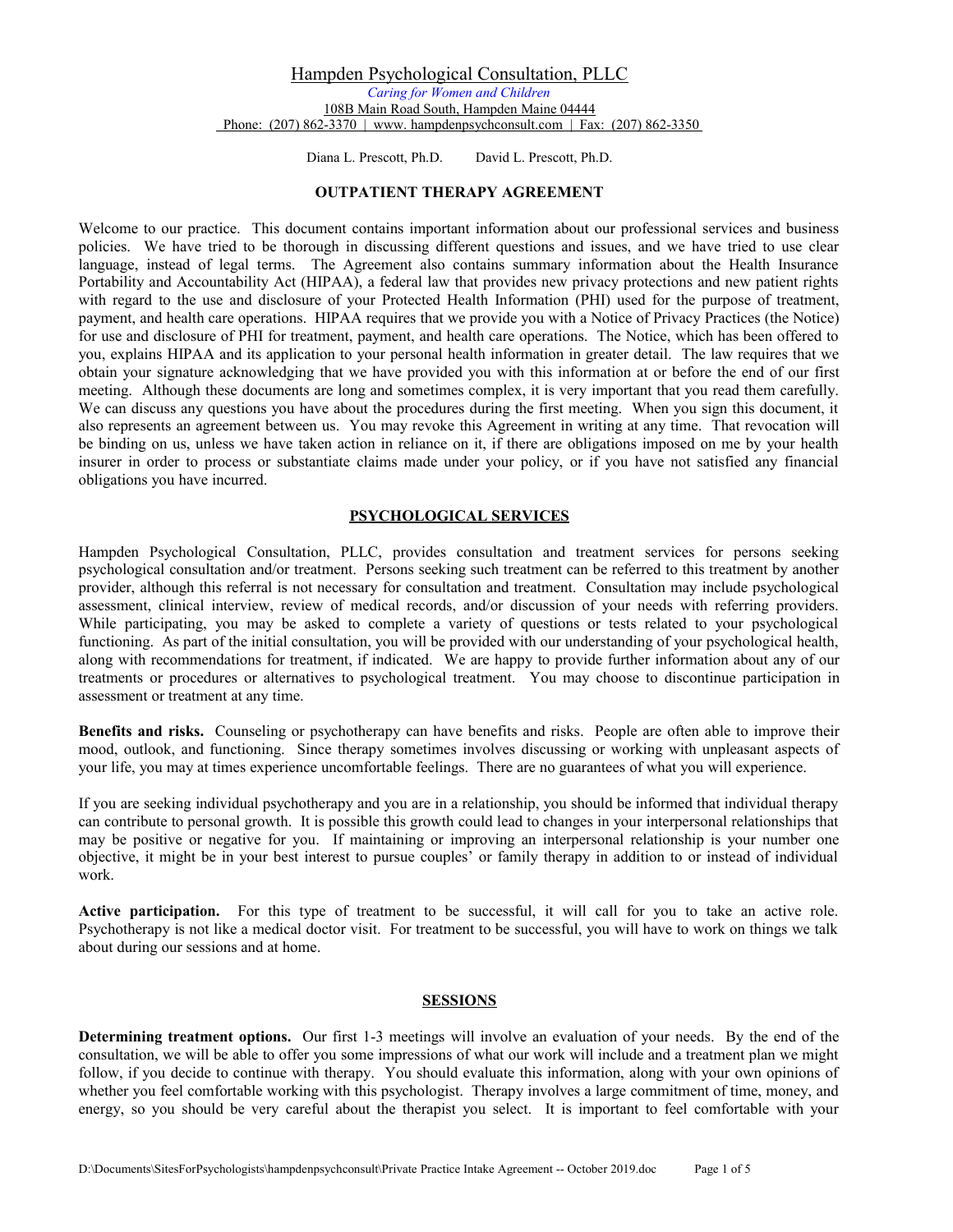therapist. If you have questions about the procedures, we should discuss them whenever they arise. If your doubts persist, we will be happy to help you set up a meeting with another mental health professional for a second opinion.

**If treatment is not helping.** After the end of five or six meetings, if we feel that treatment is not helping, we may suggest other options, including referrals for another type of treatment or pausing and resuming therapy at a later time. As ethical practitioners, we avoid providing services that do not seem to be helping. Sometimes, a good treatment simply may not be appropriate for a person at a particular time in that person's life.

**Limited crisis coverage.** Our practice does not have 24-hour crisis coverage. If you will need crisis services over the course of treatment, it is important that you discuss this point with your therapist during the first meeting. We may recommend that you seek services at an agency that can offer more crisis coverage than can be provided by our practice.

**Length and frequency of sessions.** Psychotherapy sessions are typically 45 minutes long and usually occur on a weekly basis in the beginning of treatment, often decreasing to less frequent appointments as treatment progresses, depending on your clinical needs and other financial or insurance company limits.

**Canceling sessions.** Attendance at your appointments is very important for your own treatment consistency. There are other individuals waiting for an appointment. If you do need to cancel, please provide **at least 24 hours notice, so that someone else in need can use that time slot.** Simply not showing up or only providing short notice makes it difficult for other clients to use that time slot. **Please see payment section below for information about fees for short-notice cancellations or no-shows**.

**Final session.** We have found it to be very helpful to have a final session, as opposed to simply stopping your appointments or fading away. By having a final session, you and your psychologist can review what has happened so far and what might be done in the future to help manage your situation. If you should decide to stop treatment early, we request that you please schedule one final session with your psychologist or clinician.

#### **PROFESSIONAL FEES AND BILLING/PAYMENT ISSUES**

**Rates.** Our rates vary depending on the type of service. We perform different types of evaluations for different purposes and the rates vary accordingly. Before you come in for an evaluation, we will discuss rates with you. Psychotherapy is typically billed as an hour of total service (\$150.00). Psychological testing is billed at an hourly rate, but the total cost will vary significantly, depending on the type of testing conducted. For example, a standard adult personality assessment will typically take four hours to complete, but evaluation of a child can take eight hours to complete (\$1200.00). An eating disorder evaluation will typically take five hours to complete (\$500.00).

 Typically, we will request that you pay the cost of your treatment up front at the time of treatment. We will provide for you a "Superbill," which will serve as a receipt, if you desire to seek reimbursement for the service from your insurance company or tax-deferred medical care account. This reduces the amount of time required by us for nontreatment related issues (e.g., billing, negotiating payment with insurance companies). In addition, if you choose not to submit this claim to your insurance company, this action prevents your personal information from potentially being placed in an electronic record that can have unforeseen consequences to you down the road. This information will become part of the insurance company files and will probably be stored in a computer. Though all insurance companies claim to keep such information confidential, we have no control over what they do with it, once it is in their hands. In some cases, they may share the information with a national medical information databank. Due to providing payment at the time of service, your fee will be discounted accordingly.

**Payment is due before session.** Your portion of payment is due at time of service, paid *before* the session. For psychological testing, half the estimated fee is requested at the time of the initial assessment (e.g., \$225.00 for an adult personality assessment, \$500.00 for a comprehensive child psychological assessment, \$250.00 for and eating disorder evaluation). If you plan to utilize insurance for reimbursement, it would likely be in your best interest to talk to your insurance company directly about this issue prior to beginning consultation. If the insurance company inadvertently pays us, we will return this payment directly to the insurance company.

**Managed Care.** If your insurance company is a managed care company:

- a) Your insurance may impose a limit to the number of sessions allowed.
- b) Please check into payment and authorization before treatment. Please remember that you have final responsibility for paying for psychological services. Therefore, if your insurance company denies a claim, you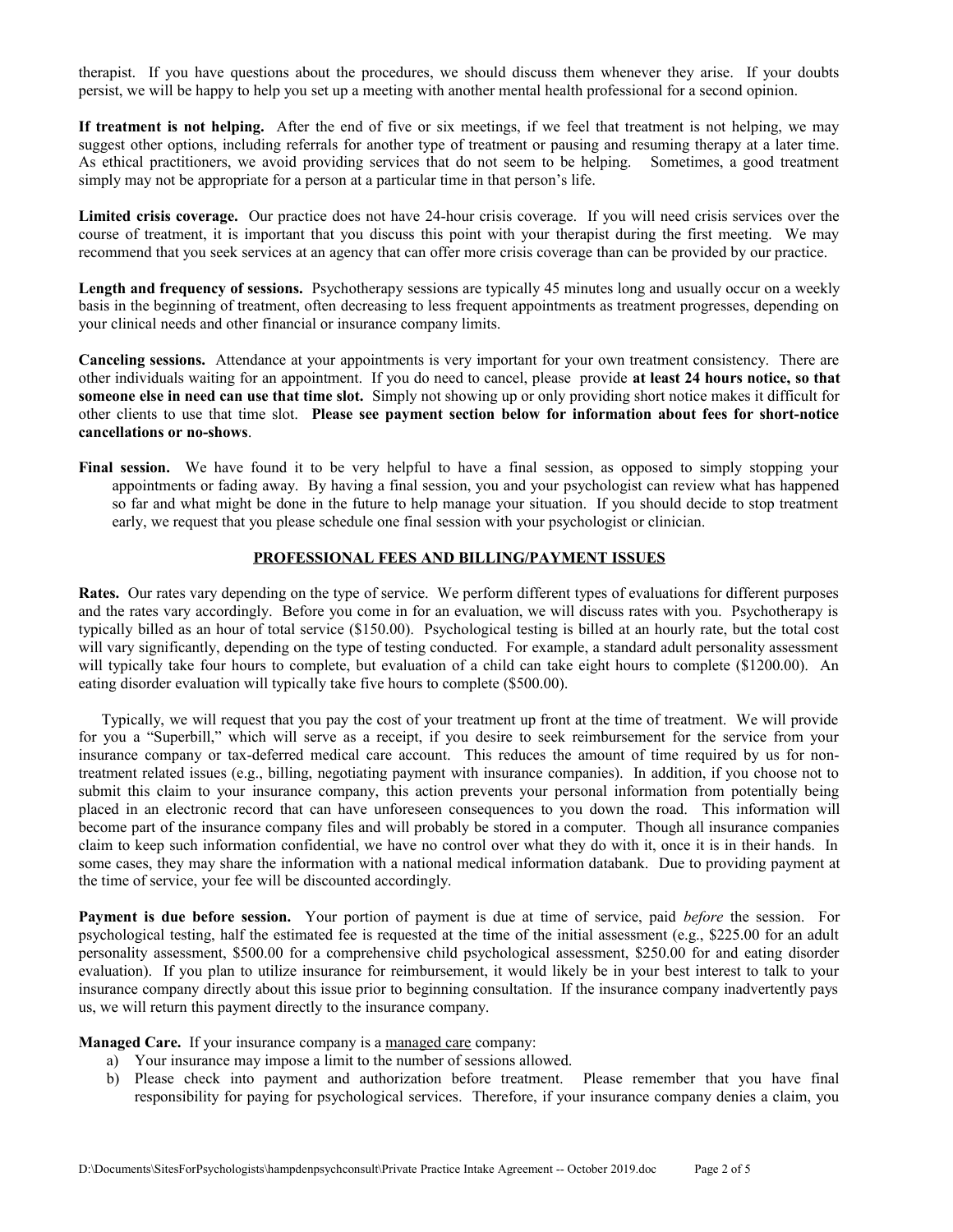will still be responsible for the amount due. To learn about your insurance benefits, you should read carefully the section in your insurance coverage booklet that describes mental health services. If you have questions about the coverage, call your plan administrator.

#### **No-Show and short-notice cancellations.**

Short-notice cancellations (<24 hours) will result in a charge for the full fee (\$150.00 hr.) or the agreed upon fee for that scheduled testing time (the portion of the testing fee paid in advance). This fee needs to be paid prior to the next scheduled session.

**Legal proceedings**. If you become involved in legal proceedings that require our participation (e.g., a custody hearing), you will be expected to pay for professional time and expenses, even if we are called to testify by another party. Because of the difficulty of legal involvement, we charge \$300.00 per hour for preparation and travel and \$400.00 per hour for actual testimony or deposition time. For legal proceedings, we require payment of \$1,200.00 in advance. There is a cancellation fee if your lawyer or you cancel the need for testimony short notice (48 hours or less). We have more detailed information about legal fees that we can give to your lawyer or to you if this becomes necessary. If our fees and expenses are less than the \$1,200.00 advance payment, we will refund the balance promptly. If they are more than projected, we will revise the estimate and require payment before additional services are rendered.

## **INSURANCE REIMBURSEMENT**

In order for us to set realistic treatment goals and priorities, it is important to evaluate what resources you have available to pay for your treatment. If you have a health insurance policy, it will usually provide some coverage for mental health treatment. If you wish to receive reimbursement from your insurance company, you should be aware that your contract with your insurance company may require that you authorize us to provide it with information relevant to the services provided. We are required to provide a clinical diagnosis. In such situations, we will make every effort to release only the minimum information about you that is necessary for the purpose requested. By signing this agreement, you agree that we can provide requested information to your carrier.We can discuss with you what we can expect to accomplish with the benefits and financial resources available, and what will happen if they run out before you feel ready to end your sessions.

### **CONTACTING YOUR PSYCHOLOGIST**

Often, we are not available immediately by telephone. We do not answer our phone, when we are in a meeting with a client. When we are unavailable, our telephone is answered by voice mail. We will make every effort to return your call within one business day of receiving it, with the exception of holidays and vacations. If you are difficult to reach, please inform us of some times when you will be available. If you are unable to reach your psychologist and feel that you cannot wait for a return call, please call a local crisis line or go to your local emergency room. In a situation where serious harm may occur, call 911 or get safe transportation to the nearest hospital emergency room. If your psychologist will be unavailable for an extended time, he/she may provide you with the name of a colleague to contact, if you request it.

#### **PROFESSIONAL RECORDS**

Laws and standards of our profession require that we keep Protected Health Information about you in your clinical record. Except in unusual circumstances where disclosure would physically endanger you and/or others, you may examine and/or receive a copy of your clinical record, if you request it in writing. Because these are professional records, they can be misinterpreted and/or upsetting to untrained readers. For this reason, we recommend that you initially review them in our presence, or have them forwarded to another mental health professional, so you can discuss the contents. In most circumstances, clients will be charged an appropriate fee for any time spent preparing information requests. If we refuse your request for access to your records, you have a right of review, which we will discuss with you upon request.

In addition to being able to review your notes, you may also add information to them, if you believe they contain inaccurate or incomplete information. Also, please note that in some cases our files may include information from other treatment providers, which clients have given us written permission to obtain. If you have given permission to obtain such records, we cannot provide the records of other professionals to you, if you request. Instead, we would ask for you to contact the provider who created the records and obtain copies directly from her or him.

Your mental health records will be maintained through the use of computer and paper filing systems. Hampden Psychological Consultation, PLLC, is committed to making every reasonable effort to ensure the confidentiality of your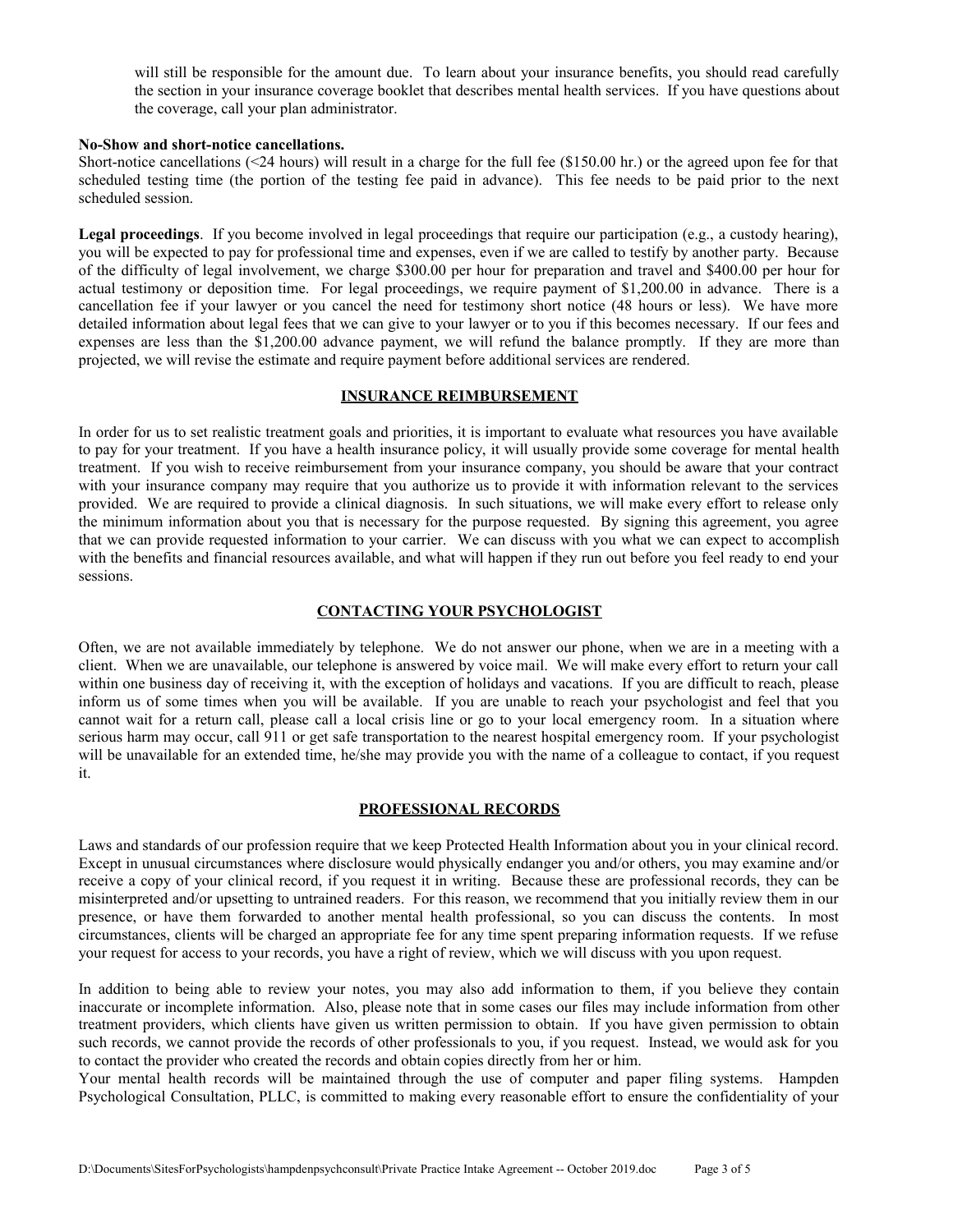mental health record. It is our office policy to retain clients' entire records for seven years after the end of our work together. A summary will be maintained for 15 year from the last contact. For minors, the full record will be maintained until three years after the age of majority. A treatment summary will be maintained for at least 15 years after the age of majority. In the event of the death of a psychologist, medical records can be obtained by contacting another psychologist in this practice or our legal counsel, Charles Gilbert, Esq.

#### **PATIENT RIGHTS**

HIPAA provides you with several new or expanded rights, with regard to your clinical records and disclosures of protected health information. These rights include requesting that we amend your record; requesting restrictions on what information from your clinical records is disclosed to others; requesting an accounting of most disclosures of protected health information that you have neither consented to nor authorized; determining the location to which protected information disclosures are sent; having any complaints you make about our policies and procedures recorded in your records; and the right to a paper copy of this agreement, the attached notice form, and our privacy policies and procedures. We are happy to discuss any of these rights to you.

#### **MINORS & PARENTS**

Maine has two conflicting sections of law regarding access to records, when the patient or client is a minor. Therefore, if the patient is a minor, we will probably want to have a discussion with the parent(s) to establish some sort of agreement about who will have access to what information. One section of Maine law allows minor children to independently consent to and receive mental health treatment without parental consent and, in that situation, information about that treatment cannot be disclosed to anyone, without the minor child's agreement. While privacy in psychotherapy is very important, particularly with teenagers, parental involvement is also essential to successful treatment, particularly with younger children. Therefore, it is our general policy not to provide treatment to a child, unless there is agreement about what information may be shared. What generally works well is to have an agreement between the patient and his/her parents allowing us to share general information about the progress of their child's treatment, and his/her attendance at scheduled sessions. Any other communication will require the child's authorization, unless we feel that the child is in danger or is a danger to someone else, in which case, we will notify the parents of our concern. Before giving parents any information, we will discuss the matter with the child, if possible, and do our best to handle any objections he/she may have. This should be discussed further, preferably at the first session.

## **LIMITS ON CONFIDENTIALITY**

The law protects the privacy of all communications between a patient and a psychologist or other mental health professional. In most situations, we can only release information about your treatment to others if you sign a written authorization form that meets certain legal requirements imposed by HIPAA and/or Maine law, or in some cases, if you provide oral authorization. However, in the following situations, no authorization is required:

- You should be aware that this is a practice with more than one psychologist. Some staff may see some information for the purposes of scheduling, billing, quality assurance, cross-coverage, or archival research. In our practice, there is one chart per patient, and any psychologist who treats that patient will have access to that chart. All psychologists have been given training about confidentiality and protecting your privacy.
- Your psychologist may occasionally find it helpful to consult with or seek supervision from other health and mental health professionals about a case. The other professionals are also legally bound to keep the information confidential. If you do not object, we will not tell you about these consultations, unless we feel it is important to our work together.
- Hampden Psychological Consultation, PLLC, receives services from a computer service professional, an accountant, an attorney, a secretary, a housekeeper, an attorney, and the building landlord. As required by HIPAA, we have a formal business associate contract with these individuals, in which they promise to maintain the confidentiality of this data, except as specifically allowed in the contract or otherwise required by law. If you wish, we can provide you with the names of these organizations and/or a blank copy of this contract.
- If you are involved in a court proceeding and a request is made for information concerning your diagnosis and treatment, such information is protected by the psychologist-patient privilege law. We cannot provide any information without your (or your legal representative's) written authorization, or a court order. If you are involved in or contemplating litigation, you should consult with your attorney to determine whether a court would be likely to order us to disclose information.